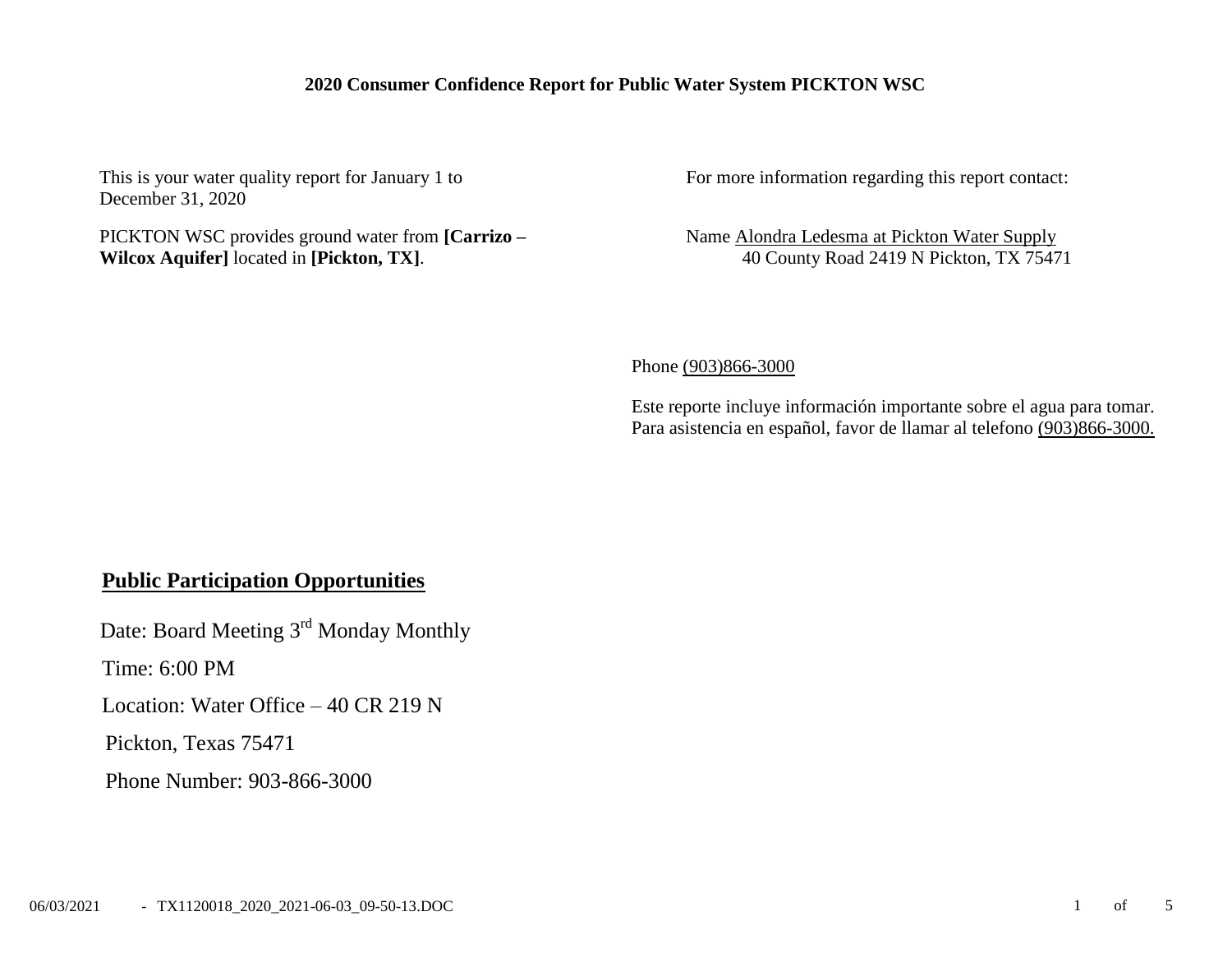### **Definitions and Abbreviations**

| Definitions and Abbreviations                      | The following tables contain scientific terms and measures, some of which may require explanation.                                                                                                                                                                      |
|----------------------------------------------------|-------------------------------------------------------------------------------------------------------------------------------------------------------------------------------------------------------------------------------------------------------------------------|
| Action Level:                                      | The concentration of a contaminant which, if exceeded, triggers treatment or other requirements which a water system must follow.                                                                                                                                       |
|                                                    |                                                                                                                                                                                                                                                                         |
| Avg:                                               | Regulatory compliance with some MCLs are based on running annual average of monthly samples.                                                                                                                                                                            |
| Level 1 Assessment:                                | A Level 1 assessment is a study of the water system to identify potential problems and determine (if possible) why total coliform bacteria have been found in our water<br>system.                                                                                      |
| Level 2 Assessment:                                | A Level 2 assessment is a very detailed study of the water system to identify potential problems and determine (if possible) why an E. coli MCL violation has occurred<br>and/or why total coliform bacteria have been found in our water system on multiple occasions. |
| Maximum Contaminant Level or MCL:                  | The highest level of a contaminant that is allowed in drinking water. MCLs are set as close to the MCLGs as feasible using the best available treatment technology.                                                                                                     |
| Maximum Contaminant Level Goal or MCLG:            | The level of a contaminant in drinking water below which there is no known or expected risk to health. MCLGs allow for a margin of safety.                                                                                                                              |
| Maximum residual disinfectant level or MRDL:       | The highest level of a disinfectant allowed in drinking water. There is convincing evidence that addition of a disinfectant is necessary for control of microbial<br>contaminants.                                                                                      |
| Maximum residual disinfectant level goal or MRDLG: | The level of a drinking water disinfectant below which there is no known or expected risk to health. MRDLGs do not reflect the benefits of the use of disinfectants to<br>control microbial contaminants.                                                               |
| <b>MFL</b>                                         | million fibers per liter (a measure of asbestos)                                                                                                                                                                                                                        |
| mrem:                                              | millirems per year (a measure of radiation absorbed by the body)                                                                                                                                                                                                        |
| na:                                                | not applicable.                                                                                                                                                                                                                                                         |
| <b>NTU</b>                                         | nephelometric turbidity units (a measure of turbidity)                                                                                                                                                                                                                  |
| pCi/L                                              | picocuries per liter (a measure of radioactivity)                                                                                                                                                                                                                       |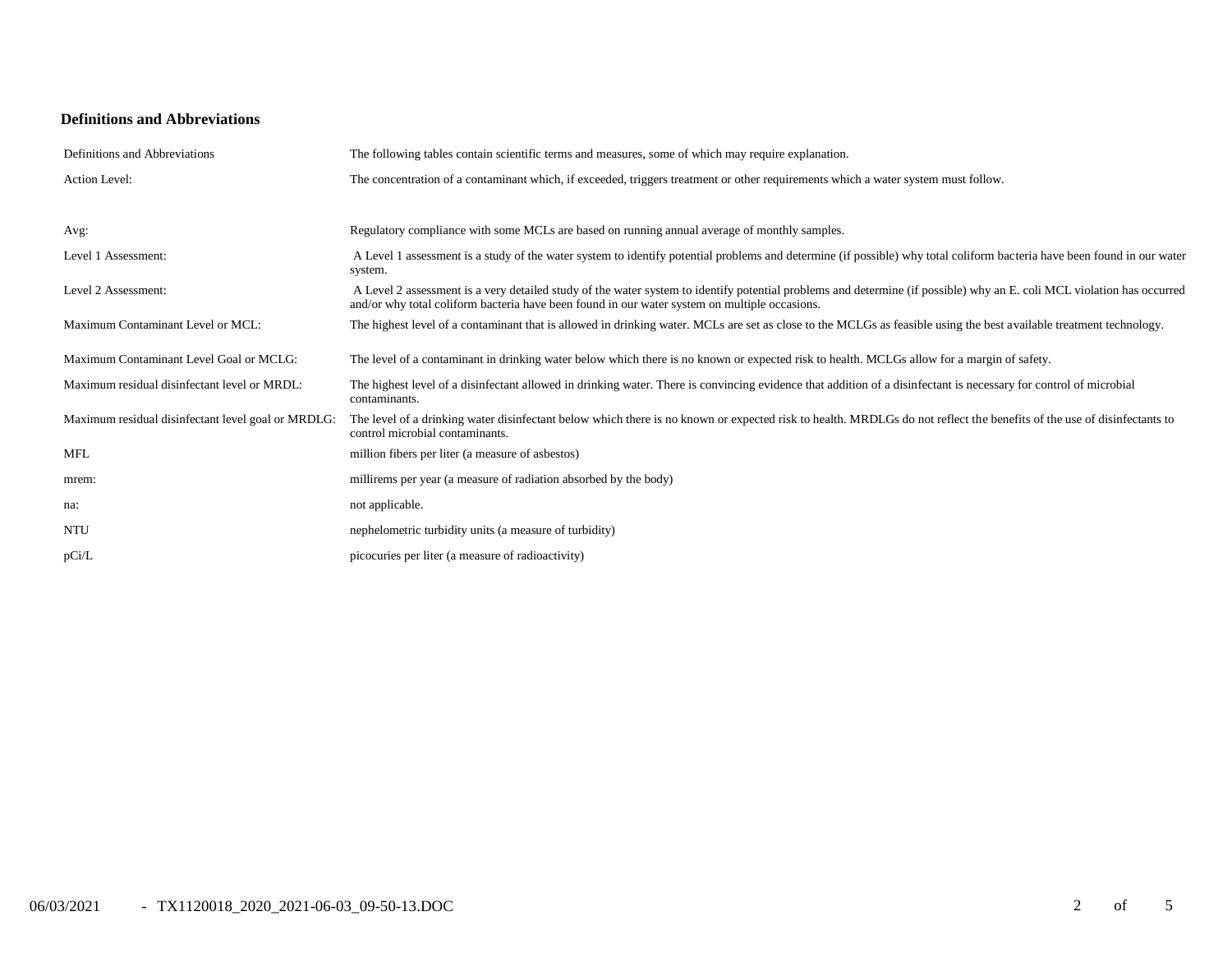#### **Definitions and Abbreviations**

| ppb:                       | micrograms per liter or parts per billion                                           |
|----------------------------|-------------------------------------------------------------------------------------|
| ppm:                       | milligrams per liter or parts per million                                           |
| ppq                        | parts per quadrillion, or picograms per liter $(pg/L)$                              |
| ppt                        | parts per trillion, or nanograms per liter $(ng/L)$                                 |
| Treatment Technique or TT: | A required process intended to reduce the level of a contaminant in drinking water. |

### **Information about your Drinking Water**

The sources of drinking water (both tap water and bottled water) include rivers, lakes, streams, ponds, reservoirs, springs, and wells. As water travels over the surface of the land or through the ground, it dissolves naturally-occurring minerals and, in some cases, radioactive material, and can pick up substances resulting from the presence of animals or from human activity.

Drinking water, including bottled water, may reasonably be expected to contain at least small amounts of some contaminants. The presence of contaminants does not necessarily indicate that water poses a health risk. More information about contaminants and potential health effects can be obtained by calling the EPAs Safe Drinking Water Hotline at (800) 426-4791.

Contaminants that may be present in source water include:

- Microbial contaminants, such as viruses and bacteria, which may come from sewage treatment plants, septic systems, agricultural livestock operations, and wildlife.

- Inorganic contaminants, such as salts and metals, which can be naturally-occurring or result from urban storm water runoff, industrial or domestic wastewater discharges, oil and gas production, mining, or farming.

- Pesticides and herbicides, which may come from a variety of sources such as agriculture, urban storm water runoff, and residential uses.

- Organic chemical contaminants, including synthetic and volatile organic chemicals, which are by-products of industrial processes and petroleum production, and can also come from gas stations, urban storm water runoff, and septic systems.

- Radioactive contaminants, which can be naturally-occurring or be the result of oil and gas production and mining activities.

In order to ensure that tap water is safe to drink, EPA prescribes regulations which limit the amount of certain contaminants in water provided by public water systems. FDA regulations establish limits for contaminants in bottled water which must provide the same protection for public health.

Contaminants may be found in drinking water that may cause taste, color, or odor problems. These types of problems are not necessarily causes for health concerns. For more information on taste, odor, or color of drinking water, please contact the system's business office.

You may be more vulnerable than the general population to certain microbial contaminants, such as Cryptosporidium, in drinking water. Infants, some elderly, or immunocompromised persons such as those undergoing chemotherapy for cancer; persons who have undergone organ transplants; those who are undergoing treatment with steroids; and people with HIV/AIDS or other immune system disorders, can be particularly at risk from infections. You should seek advice about drinking water from your physician or health care providers. Additional guidelines on appropriate means to lessen the risk of infection by Cryptosporidium are available from the Safe Drinking Water Hotline (800-426-4791).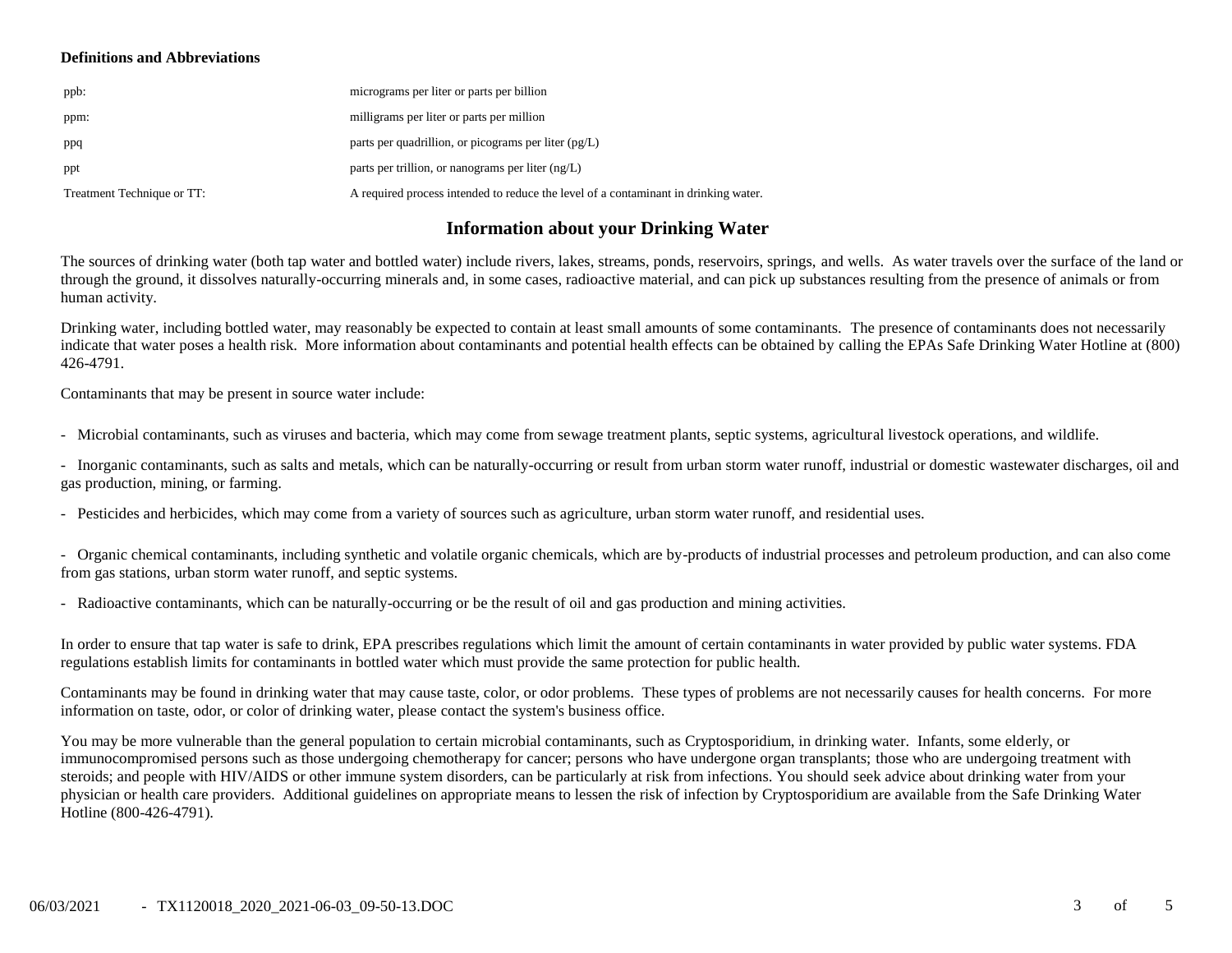If present, elevated levels of lead can cause serious health problems, especially for pregnant women and young children. Lead in drinking water is primarily from materials and components associated with service lines and home plumbing. We are responsible for providing high quality drinking water, but we cannot control the variety of materials used in plumbing components. When your water has been sitting for several hours, you can minimize the potential for lead exposure by flushing your tap for 30 seconds to 2 minutes before using water for drinking or cooking. If you are concerned about lead in your water, you may wish to have your water tested. Information on lead in drinking water, testing methods, and steps you can take to minimize exposure is available from the Safe Drinking Water Hotline or at http://www.epa.gov/safewater/lead.

#### **Information about Source Water**

TCEQ completed an assessment of your source water, and results indicate that some of our sources are susceptible to certain contaminants. The sampling requirements for your water system is based on this susceptibility and previous sample data. Any detections of these contaminants will be found in this Consumer Confidence Report. For more information on source water assessments and protection efforts at our system contact **[PICKTON WSC] [903-866-3000]**

| <b>Lead and Copper</b> | <b>Date Sampled</b> | <b>MCLG</b> | <b>Action Level (AL)</b> | 90th Percentile | # Sites Over AL | Units | <b>Violation</b> | <b>Likely Source of Contamination</b>                                                                         |
|------------------------|---------------------|-------------|--------------------------|-----------------|-----------------|-------|------------------|---------------------------------------------------------------------------------------------------------------|
| <b>Copper</b>          | 08/28/2018          | 1.3         |                          | 0.397           |                 | ppm   |                  | Erosion of natural deposits; Leaching from wood<br>preservatives; Corrosion of household plumbing<br>systems. |
| Lead                   | 08/28/2018          |             |                          | 5.19            |                 | ppb   |                  | Corrosion of household plumbing systems;<br>Erosion of natural deposits.                                      |

# **2020 Water Quality Test Results**

| <b>Disinfection By-Products</b> | <b>Collection Date</b> | <b>Highest Level</b><br><b>Detected</b> | Range of Individual<br><b>Samples</b> | <b>MCLG</b>              | <b>MCL</b> | Units | <b>Violation</b> | <b>Likely Source of Contamination</b>      |
|---------------------------------|------------------------|-----------------------------------------|---------------------------------------|--------------------------|------------|-------|------------------|--------------------------------------------|
| Haloacetic Acids (HAA5)         | 2020                   |                                         | $8.1 - 8.1$                           | No goal for the<br>total | 60         | ppb   |                  | By-product of drinking water disinfection. |

\*The value in the Highest Level or Average Detected column is the highest average of all HAA5 sample results collected at a location over a year